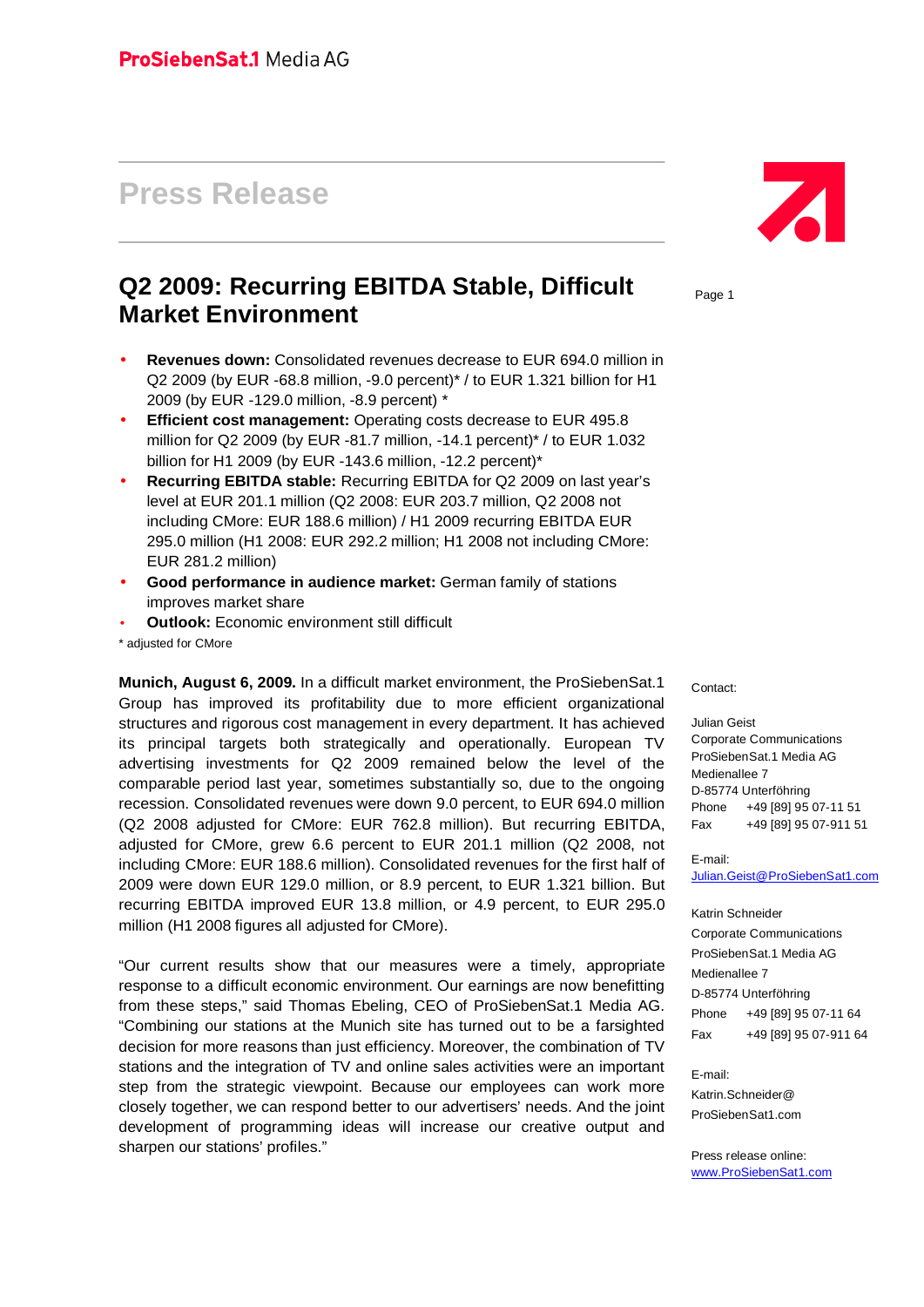

#### **Q2 2009 revenue and earnings performance Page 2 of 5** Page 2 of 5

Consolidated revenues for the second quarter of 2009 were EUR 694.0 million (before adjustment for CMore), down EUR 107.9 million or 13.5 percent from the prior-year equivalent. Even though the ProSiebenSat.1 Group's German TV stations booked gains in audience and advertising market shares during the second quarter of 2009, TV advertising revenues have lagged behind last year's equivalent figures in the Group's most important sales region. As a result the Free TV in German-speaking Europe segment contributed EUR 27.7 million less to revenues, at EUR 424.6 million (–6.1 percent). Revenues in the Free TV International segment were down 13.9 percent or EUR 29.8 million in the second quarter – a development that in part reflected the impact of foreign exchange factors. All in all, revenues from the Free TV unit, which includes both the Free TV in German-Speaking Europe and the Free TV International segment, were down EUR 57.4 million, to EUR 609.6 million (–8.6 percent). Apart from lower TV advertising revenues and exchange rate movements, the sale of CMore also affected the Group's revenue performance. The Northern European CMore pay TV unit, which the Group sold in fiscal 2008, contributed revenues of EUR 39.1 million to the comparable figures for last year. Adjusting the Q2 2008 figures for the CMore disposal, consolidated revenues for Q2 2009 were down EUR 68.8 million, or 9.0 percent.

Cost cuts compensated for the decline in revenues, so that recurring EBITDA (EBITDA adjusted for non-recurring effects) remained at last year's level, at EUR 201.1 million (Q2 2008: EUR 203.7 million). After adjustment for CMore, recurring EBITDA was up EUR 12.5 million, or 6.6 percent, against the prior year. EBITDA decreased EUR 12.1 million, or 6.4 percent, to EUR 177.2 million. CMore contributed EUR 14.3 million to consolidated EBITDA in Q2 of last year. Non-recurring effects of EUR 23.9 million (Q2 2008: EUR 14.4 million) in April through June of 2009 resulted primarily from steps to increase efficiency.

The financial result came to EUR –62.5 million (Q2 2008: EUR –64.3 million). Pre-tax profit decreased to EUR 84.9 million, down EUR 3.2 million, or 3.6 percent, against the prior-year equivalent. After deducting the tax expense of EUR 33.9 million (Q2 2008: EUR 26.0 million) and minority interests of EUR 5.4 million (Q2 2008: EUR 2.6 million), the Group showed a net profit of EUR 45.5 million for the period (Q2 2008: EUR 59.5 million). Earnings per preferred share came to EUR 0.22, compared to EUR 0.28 for Q2 2008.

#### **Cost performance in Q2 and H1 2009**

Operating costs – meaning total costs excluding for non-recurring expenses and depreciation and amortization – were down 17.6 percent for the second quarter of 2009, to EUR 495.8 million (Q2 2008: EUR 601.5 million). After adjusting the second quarter of 2008 for the contribution of CMore, Q2 2009 operating costs were down EUR 81.7 million, or 14.1 percent. Total operating costs for the first half of 2009 (after adjustment for CMore) were down EUR 143.6 million, to EUR 1.032 billion (–12.2 percent).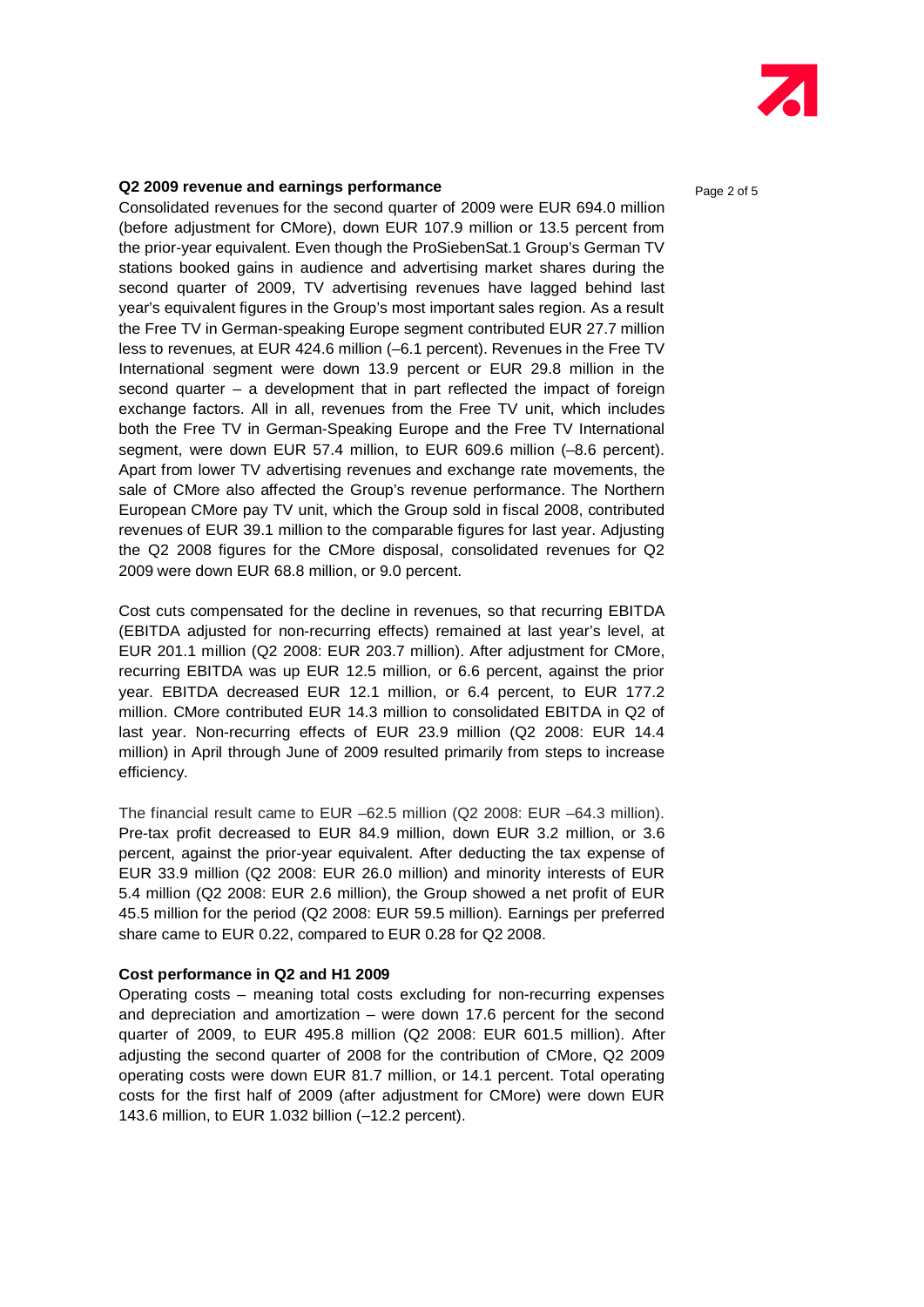

The decrease in costs resulted from cuts on expenses in every area, and from  $P_{\text{aqe 3 of 5}}$ a more efficient setup. The most significant reduction was in programming expenses – the largest cost item. After adjusting for CMore for the months April through June of 2009, consumption of programming assets in the second quarter of 2009 was down EUR 45.1 million, to EUR 261.9 million (H1 2009: EUR –90.4 million against a year ago). Apart from reductions in programming costs, Group-wide efficiency-enhancement measures also contributed the savings. The Berlin site – except for N24 and maz&more – was largely shut down and most of ProSiebenSat.1 Group's TV activities in Germany were moved to Munich.

#### **Programming investments**

The ProSiebenSat.1 Group's investment activities concentrate on the programming inventory. The Group safeguards the quality of its stations' content through long-term agreements with programming licensors, in addition to commissioned and in-house productions. Once again in the first half of 2009, the ProSiebenSat.1 Group acquired attractive film packages, while still pursuing a duly adjusted investment policy. The Group's steps included signing multi-year license agreements with Sony Pictures International, and expanding current cooperative arrangements with CBS Paramount and the MGM Studios. In the first half, the ProSiebenSat.1 Group invested EUR 658.0 million in programming rights (H1 2008: EUR 678.8 million; H1 2008, adjusted for CMore: EUR 662.9 million). Of this figure, EUR 470.9 million was for German speaking Europe (H1 2008: EUR 475.2 million).

The positive trend in German Free TV audience growth continued: in January through June 2009, Sat.1, ProSieben, kabel eins and N24 improved their combined audience share by 0.8 percentage points, to 29.7 percent (Q2 2009: 30.5 percent; Q2 2008: 29.0 percent). The Group's stations in the Netherlands and Denmark also grew audience shares among the key demographic.

#### **Net financial debt and liquidity**

Net financial debt came to EUR 3.427 billion at June 30, 2009 – a decline of EUR 261.8 million, or 7.1 percent, against a year earlier. Cash on balance sheet came to EUR 599.1 million at June 30, 2009 (June 30, 2008: EUR 122.8 million). In addition to the sale of CMore at the end of 2008, the lower dividend payment than a year ago had a positive effect on the ProSiebenSat.1 Group's liquidity. In June 2009, the Group paid a dividend of EUR 2.1 million for fiscal 2008, while the total distribution the year before had come to EUR 269.9 million. Net financial debt was down EUR 85.1 million against the prior year's balance sheet date. Net financial debt remained almost unchanged compared to December 31, 2008 (EUR +20.6 million, or 0.6 percent).

#### **Outlook**

In March 2009, the ProSiebenSat.1 Group announced that it would cut EUR 100 million in operating costs for the current fiscal year. Additional steps taken during the current year will help the Group outperform the cost cuts it had originally planned. Beyond that point, however, the low visibility in the market makes any projections impossible.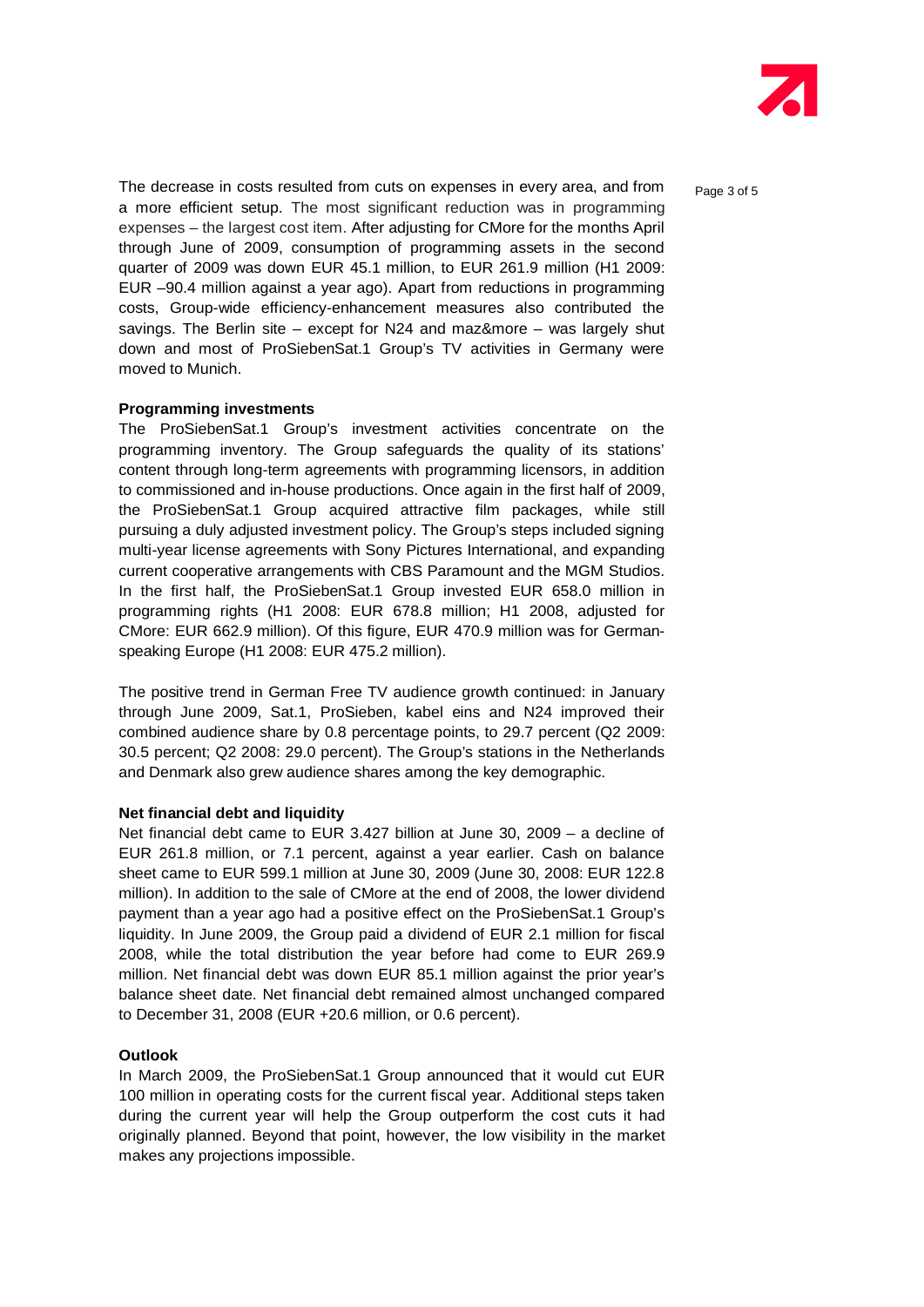

Page 4 of 5

"The environment will remain very difficult in the second half, while the fourth quarter of 2009 is particularly important to our performance for the year," said CEO Thomas Ebeling. "As the recession in Europe persists, forecasts remain difficult. We will continue to take all necessary steps to safeguard the ProSiebenSat.1 Group's profitability. We will also continue to invest appropriately in programming so as to strengthen our competitive position in the audience market. Additionally, we intend to keep capitalizing on our stations' performance at appropriate prices."

#### **Key figures for the ProSiebenSat.1 Group**

| (in EUR m)                                    | Q2 2009 | Q2 2008 | H1 2009  | H1 2008  |
|-----------------------------------------------|---------|---------|----------|----------|
| Revenues                                      | 694.0   | 801.9   | 1,320.9  | 1,530.9  |
| Total expenses                                | 547.2   | 657.2   | 1,124.8  | 1,340.0  |
| Operating costs                               | 495.8   | 601.5   | 1,032.1  | 1,245.7  |
| Consumption of<br>programming assets          | 261.9   | 318.5   | 540.1    | 672.3    |
| Recurring EBITDA <sup>(1)</sup>               | 201.1   | 203.7   | 295.0    | 292.2    |
| <b>Recurring EBITDA</b><br>margin             | 29.0%   | 25.4%   | 22.3%    | 19.1%    |
| <b>EBITDA</b>                                 | 177.2   | 189.3   | 267.7    | 274.1    |
| <b>EBIT</b>                                   | 147.1   | 151.6   | 206.2    | 201.5    |
| Financial result                              | $-62.5$ | $-64.3$ | $-128.7$ | $-122.8$ |
| Profit before taxes                           | 84.9    | 88.1    | 77.8     | 79.5     |
| Result for period after<br>minority interests | 45.5    | 59.5    | 43.8     | 51.6     |

| (in EUR m)              | June 30, 2009 | June 30, 2008   | December 31,<br>2008 | March 31,<br>2009 |
|-------------------------|---------------|-----------------|----------------------|-------------------|
| Programming assets      | 1,472.9       | 1,282.3         | 1,380.0              | 1,460.0           |
| Shareholders' equity    | 465.0         | 893.9           | 478.9                | 415.7             |
| Equity ratio            | 7.8%          | 15.0%           | 8.1%                 | 7.0%              |
| Cash funds              | 599.1         | 122.8           | 632.9                | 509.0             |
| Net financial debt      | 3,427.3       | $3,689.1^{(3)}$ | 3,406.7              | 3,512.4           |
| Emplyees <sup>(2)</sup> | 5,299         | 5,915           | 5.847                | 5,460             |

 $(1)$  Recurring EBITDA = EBITDA adjusted for non-recurring effects.  $(2)$  Average full-time equivalent positions. (3) Including cash and cash equivalents from CMore.